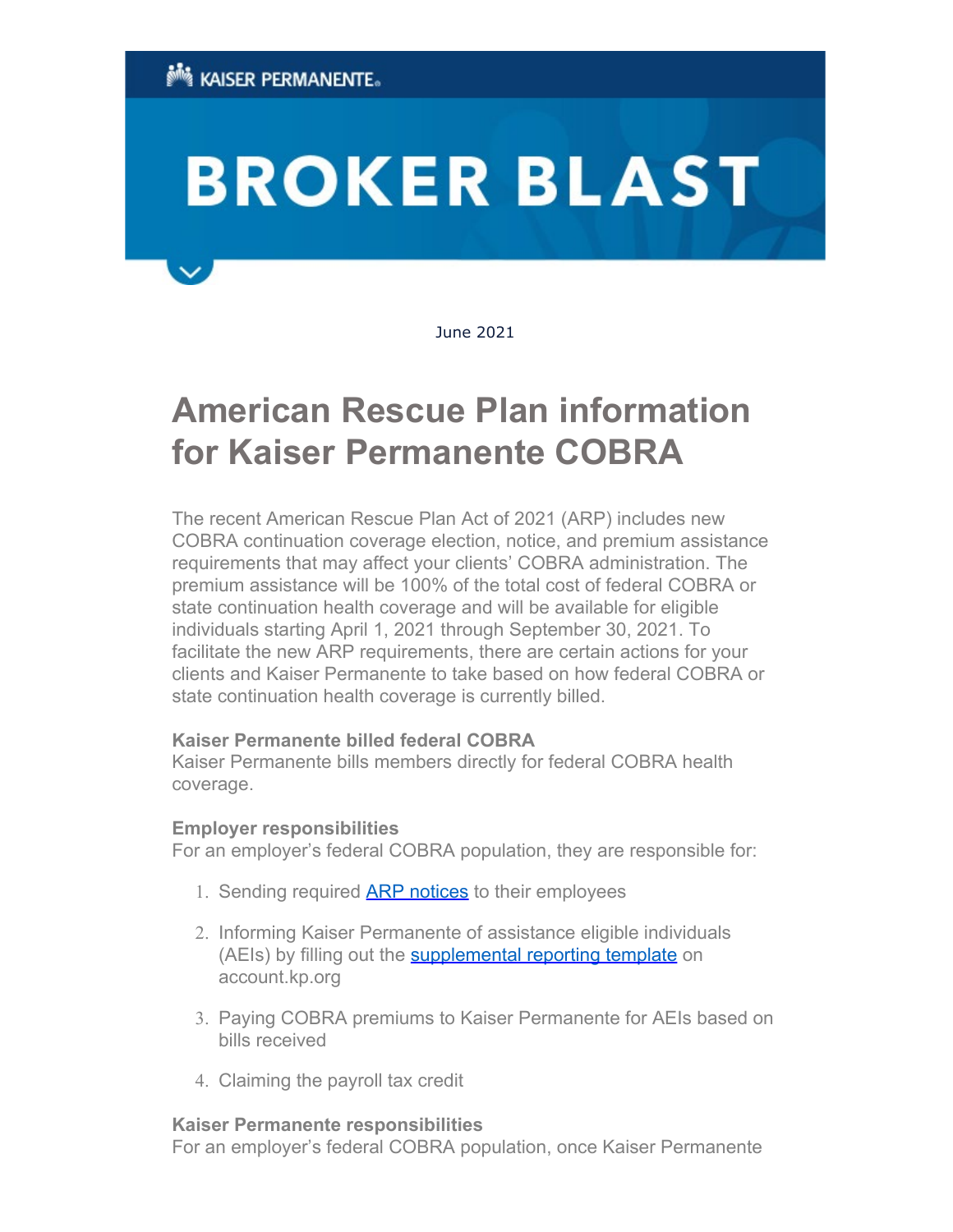receives the supplemental reporting template from the employer, Kaiser Permanente will:

- 1. Transfer AEIs from direct billed to group billed
- 2. Issue refunds directly to AEIs if they have already paid COBRA premiums for coverage between April 1, 2021 and September 30, 2021
- 3. Bill the employer retroactively for AEIs for coverage beginning on or after April 1, 2021

# **Group billed mini-COBRA**

The employer has less than 20 employees and is subject to state continuation coverage that the employer administers.

# **Employer responsibilities**

The employer is responsible for:

- 1. Sending required **ARP notices** to their employees
- 2. Informing Kaiser Permanente of assistance eligible individuals (AEIs) by filling out the **[supplemental reporting template](https://urldefense.com/v3/__http:/click.sales-response.kaiserpermanente.org/?qs=6b87b16e723ad3235f3750ee95c55d99d48fed17ca01dd3a5a1afc59e36612354465a500582692aee527d83c2441e9d8fef761ecc30a7f9e__;!!KN4B6vg!JipGIuqfmm8K16cws4UOXx0IBKnehnOWy-6_SF2FwvTmgDrCrbqKHVhsL9WDkg$)** on account.kp.org
- 3. Notifying Kaiser Permanente if an AEI has a change in eligibility

# **Kaiser Permanente responsibilities**

Once the supplemental reporting template has been received, Kaiser Permanente will:

- 1. Issue a reference only invoice for AEIs under the group bill name "ARP Members Do Not Pay"
- 2. Issue refunds to the employer for AEIs if COBRA premiums were paid for coverage beginning April 1, 2021
- 3. Claim the payroll tax credit for state continuation AEIs

# **Helpful resources**

Guidance and notices from the Department of Labor and Internal Revenue Service:

- [COBRA premium assistance under ARP FAQs](https://urldefense.com/v3/__http:/click.sales-response.kaiserpermanente.org/?qs=6b87b16e723ad323c550b557847e508203b515b9427a688d89392569fc43191204f5c5afaabdc6598f68859b0af23a4efaad7c8ea15b0911__;!!KN4B6vg!JipGIuqfmm8K16cws4UOXx0IBKnehnOWy-6_SF2FwvTmgDrCrbqKHViJfayC4Q$)
- [Model notice guidance for COBRA as required by ARP](https://urldefense.com/v3/__http:/click.sales-response.kaiserpermanente.org/?qs=6b87b16e723ad3232256f68f64e2e1083f0ddcb4d60add224137508254cb131e2dd1026d840b331ff29ff6f6c8063e670d2cc2585a750f69__;!!KN4B6vg!JipGIuqfmm8K16cws4UOXx0IBKnehnOWy-6_SF2FwvTmgDrCrbqKHVjRV1rfGQ$)
- **[Model COBRA Continuation Coverage Notices](https://urldefense.com/v3/__http:/click.sales-response.kaiserpermanente.org/?qs=6b87b16e723ad32323d1672130996b0150ad9abf56211ea2aa84f5d6068c80d8e4bcd19c56880f02d1014d8186248bebe40df911eddf8ccd__;!!KN4B6vg!JipGIuqfmm8K16cws4UOXx0IBKnehnOWy-6_SF2FwvTmgDrCrbqKHViJb-F_xQ$)**